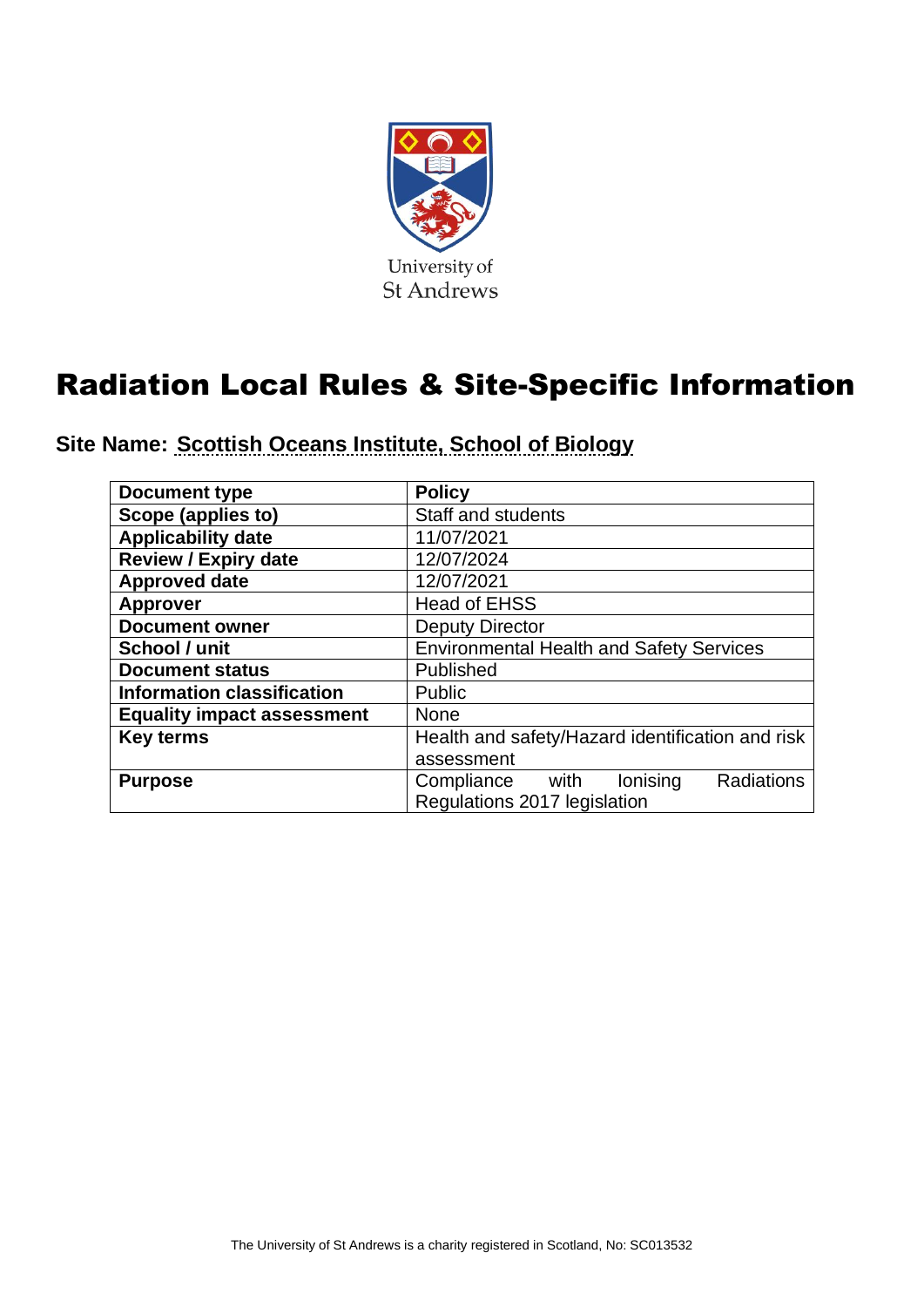

## Radiation Local Rules & Site-Specific Information

## **Site Name: Scottish Oceans Institute, School of Biology**

*This document constitutes the Local Rules under Regulation 18 of the Ionising Radiations Regulations 2017 (IRR17)*  for the above site and must always be kept up to date. The contents of this document and its references must be *brought to the attention of all personnel affected by them.*

#### Site Appointees – Radiation Protection Supervisors (RPSs)

The RPSs appointed under the IRR17 have roles including the responsibility for ensuring that St. Andrews University complies with these Local Rules and the associated Radiation Work Instructions as identified in Work Instruction 1 (WI 1)

| <b>Name</b>  | Date Training           | Date Next Refresher Due  |  |
|--------------|-------------------------|--------------------------|--|
|              | Completed               | (At least every 3 years) |  |
| Caitlin Burt | 14, 21, 28th April 2021 | April 2024               |  |
|              |                         |                          |  |

#### Radiation Protection Advisers

The Radiation Protection Advisers employed by Aberdeen Radiation Services act as RPAs to St. Andrews University. They can be contacted as below:

Working Hours: **01224 749784**

**ARPS @aberdeenradiation.co.uk**

Outside working hours (emergency contact):

**01224 518020**

#### Radiation Protection Officer

The Radiation Protection Officer for St. Andrews University, Dr Paul Szawlowski, is responsible for the routine advice regarding IRR17 and the implementation of these Local Rules. He can be contacted as below:

Working Hours: **01334 462753 or 07715 843061** Outside Working Hours: **01333 450014 or 07715 843061**

#### Dose Investigation Level

The St. Andrews University whole-body effective dose investigation level is **0.5 mSv** in a calendar year or **0.5 mSv** in a two-month period.

Where workers are issued with finger TLDs the dose investigation level is **0.5 mSv** in any two-month wear period.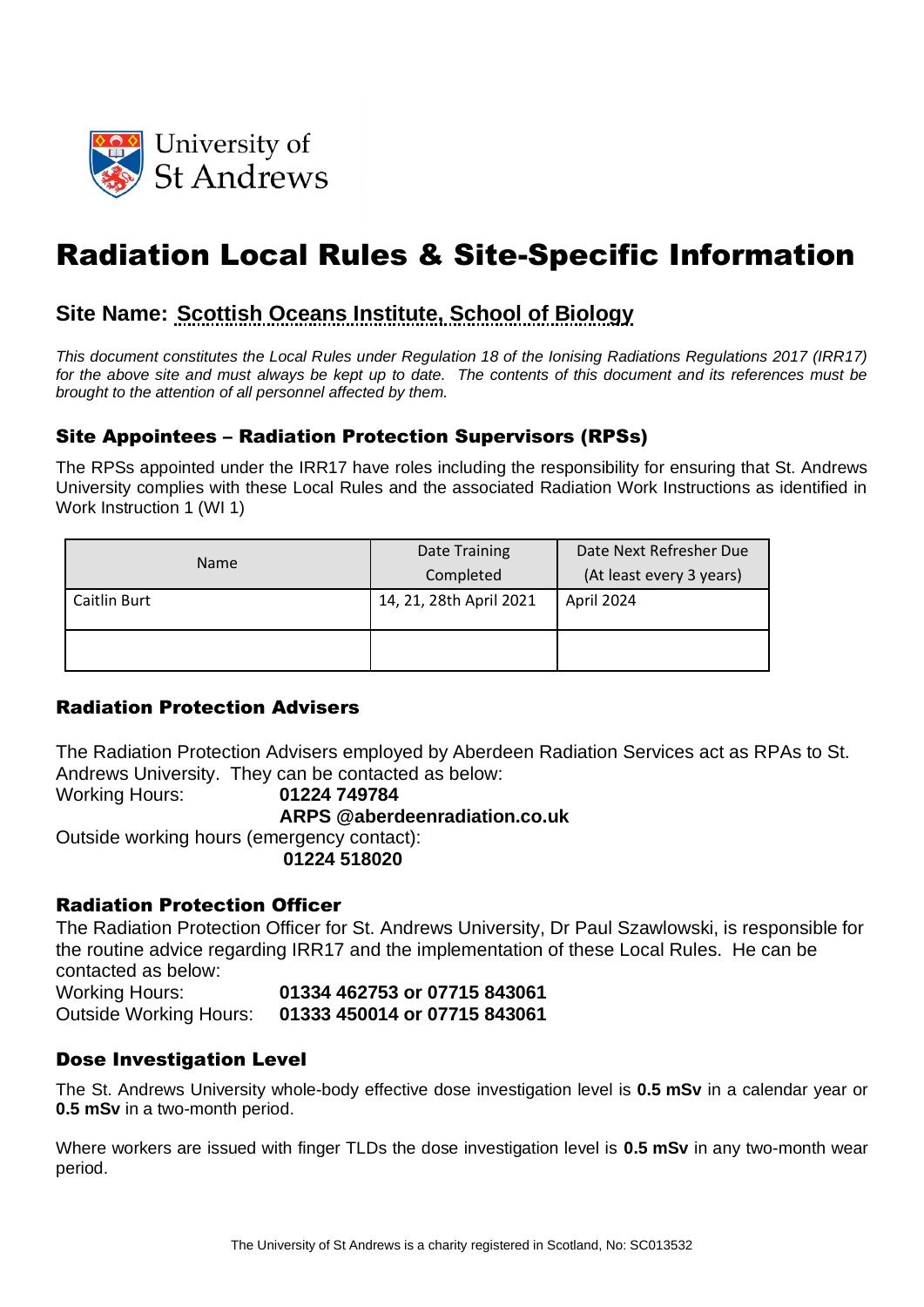## Contingency Arrangements

Section 2.6 of the Work Instructions has identified the contingency arrangements for foreseeable incidents happening within the laboratories in this area. Emergency incident posters will be located in rooms where radioactive work is undertaken. The detailed emergency arrangements can be found in the Work Instructions attached to this document

| <b>Description</b>                            | Doc. Ref               |
|-----------------------------------------------|------------------------|
| Radiation Area Incidents - Work with Unsealed | Work Instruction 2.6.2 |
| Sources                                       |                        |
| <b>Contamination Monitoring</b>               | Work Instruction 6     |
| Lost Sealed or Unsealed Source                | Work Instruction 2     |
| Work with Unsealed Sources                    | Work Instruction 4     |

It is vital to maintain training for the response to such incidents are practiced. An annual training session will be arranged by the URPO.

## Written Arrangements for Non-Classified Workers

Please refer to the job specific Radiation Work Instructions; these set out the arrangements in place to restrict an exposure to ionising radiation, including the use of PPE and restrictions on the type of work, dose rates and the time spent in the area. All written arrangements must be approved by the RPA. If the arrangements are not adequately defined in the Radiation Work Instructions, contact the RPA to assist with the preparation of a suitable written arrangement.

#### Controlled Radiation Areas:

Location: None

#### Supervised Radiation Areas:

Location: **Gatty Marine Laboratory - Rooms 2.24 and 2.24A**

**The maximum quantities of radionuclide which can be stored in a Radiation Supervised Area is:**

|              | <b>Storage</b><br><b>Supervised Area</b><br>(MBq) | <b>Usage</b><br><b>Supervised Area</b><br>(MBq) |
|--------------|---------------------------------------------------|-------------------------------------------------|
| Radionuclide |                                                   |                                                 |
| 3H           | 1000                                              | 100                                             |
| 14C          | 500                                               | 50                                              |
| 22Na         | 50                                                | 5                                               |
| 35S          | 500                                               | 50                                              |
| 45Ca         | 50                                                | 5                                               |
| 51Cr         | 500                                               | 50                                              |
| 86Rb         | 50                                                | 5                                               |
| <b>1251</b>  | 10                                                | 5                                               |

If higher quantities of radionulcides are necessary, then these areas would have to be redesignated as a 'Controlled Area'.

## Temporary Radioactive Waste Storage Areas

Location(s) used: **Gatty Marine Laboratory - Rooms 2.24 and 2.24A**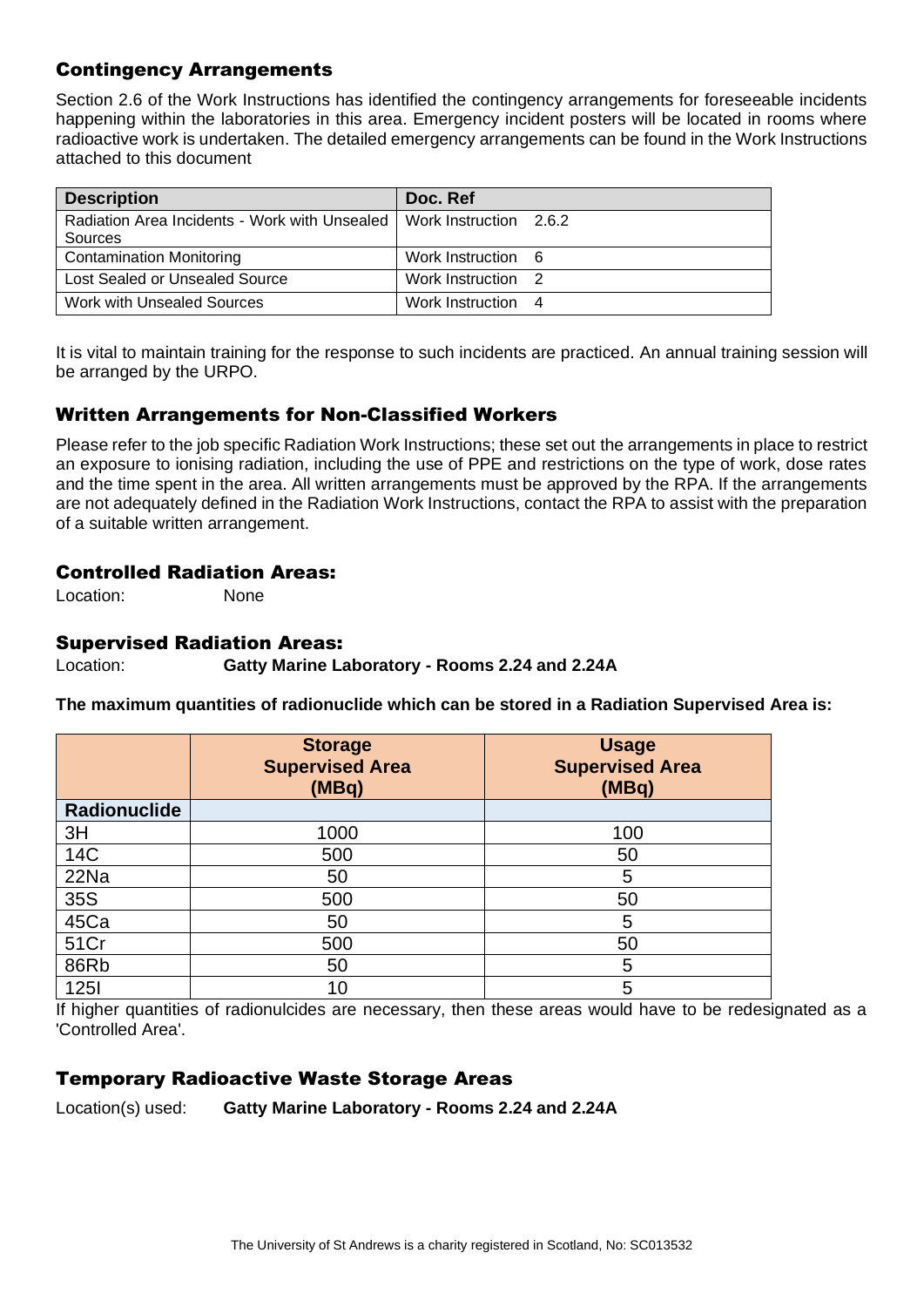## Permanent Radioactive Waste Storage Area

Location: **Radioactive waste store - The Scores, University of St Andrews, St Andrews, Fife** Access Arrangements: **Key available from University Radiation Protection Officer, Dr Paul Szawlowski**

Telephone No.: **Work 01334 462753 or 07715 843061 Home - 01333 450014 or 07715 843061**

### Small (exempt) Source Store Locations

Test: Not applicable Other: N/A

#### **Designated Areas – Supervised Areas**

All areas where unsealed sources are manipulated. All areas where Geological specimens are handled or worked with. All other areas where the risk assessment identifies that a radiation dose of greater than 1 mSv but less than 6 mSv may be received in a year.

**The maximum quantities of radionuclide which can be stored in a Radiation Supervised Area is:**

|                     | <b>Storage</b><br><b>Supervised Area</b><br>(MBq) | <b>Usage</b><br><b>Supervised Area</b><br>(MBq) |
|---------------------|---------------------------------------------------|-------------------------------------------------|
| <b>Radionuclide</b> |                                                   |                                                 |
| 3H                  | 1000                                              | 100                                             |
| <b>14C</b>          | 500                                               | 50                                              |
| 22Na                | 50                                                | 5                                               |
| 35S                 | 500                                               | 50                                              |
| 45Ca                | 50                                                | 5                                               |
| 51Cr                | 500                                               | 50                                              |
| 86Rb                | 50                                                | 5                                               |
| <b>1251</b>         | 10                                                | 5                                               |

If higher quantities of radionulcides are necessary, then these areas would have to be redesignated as a 'Controlled Area'.

#### **Designated Areas – Controlled Areas**

All areas where a doserate in excess of 7.5  $\mu$ Sv/h exists or the risk assessment identifies that a dose of greater than 6 mSv per year may be received.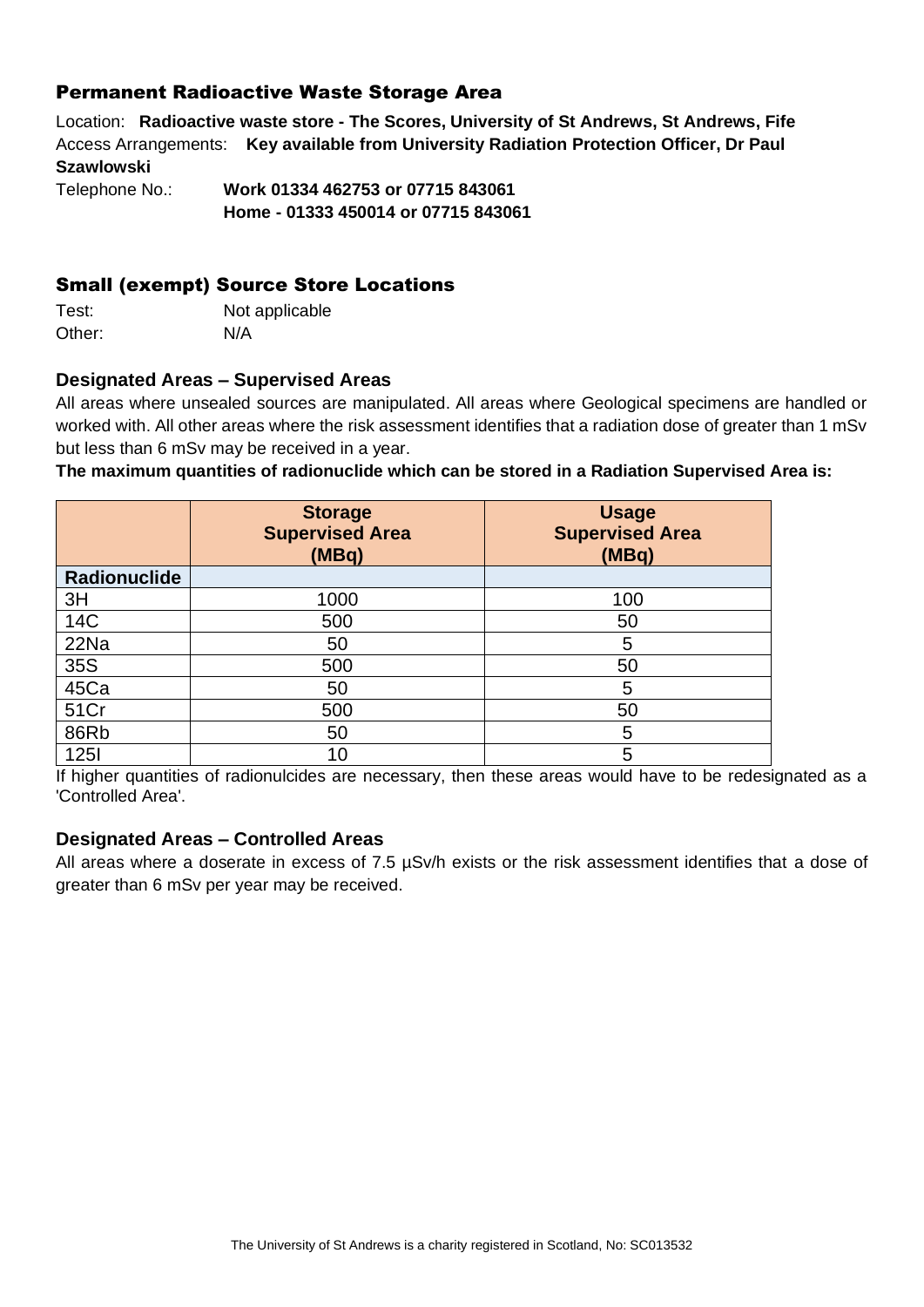### **Radiation Work Instructions**

The following Radiation Work Instructions (RWI) and generic risk assessments apply at this site. These must be used in conjunction with the contents of the St. Andrews University Radiation Policy & Guidance Document (……………………).

| <b>RWI No.</b>              | <b>RWI Title (see</b>                                                          | <b>Applies</b> | <b>IRR17- Risk Assessments</b><br>which apply                                                                                                                 |
|-----------------------------|--------------------------------------------------------------------------------|----------------|---------------------------------------------------------------------------------------------------------------------------------------------------------------|
| <b>Management</b>           |                                                                                |                |                                                                                                                                                               |
| 01                          | Management of Work with Ionising<br>Radiations at the University of St Andrews | ⊠              |                                                                                                                                                               |
| 02                          | <b>Radiation Area Incidents</b>                                                | ⊠              |                                                                                                                                                               |
| 03                          | <b>Radiation Record Keeping</b>                                                | 図              |                                                                                                                                                               |
|                             | <b>Laboratory Radioactive Materials Operations</b>                             |                |                                                                                                                                                               |
| 04                          | Handling unsealed radioactive solutions                                        | ⊠              | IRR17-Risk Assessment No. 1 -<br>Risk assessment for the consent<br>for the deliberate addition of<br>radioactive substances in the<br>production of products |
| 05                          | Radioactive Waste                                                              | 図              |                                                                                                                                                               |
| 06                          | <b>Contamination Monitoring</b>                                                | 区              |                                                                                                                                                               |
| 07                          | Use of Unsealed radioactive sources for<br>undergraduate work                  | $\Box$         |                                                                                                                                                               |
| 08                          | Use of small sealed sources for teaching                                       | $\Box$         |                                                                                                                                                               |
| 09                          | Use of HASS Sealed Source                                                      | $\Box$         |                                                                                                                                                               |
| 10                          | Use of Radioactive Sources for<br><b>Luminescence Dating</b>                   | □              |                                                                                                                                                               |
|                             | <b>Sealed Sources and Radiation Generators</b>                                 |                |                                                                                                                                                               |
| 11                          | X-Ray Crystallographic Units                                                   | □              |                                                                                                                                                               |
| <b>Geological Specimens</b> |                                                                                |                |                                                                                                                                                               |
| 17                          | Radon                                                                          | $\Box$         |                                                                                                                                                               |
| 18                          | <b>Handling Specimens</b>                                                      | $\Box$         |                                                                                                                                                               |
| <b>Animal Experiments</b>   |                                                                                |                |                                                                                                                                                               |
| 19                          | Seal studies in pool                                                           | $\boxtimes$    | IRR17- Risk Assessment No7 -<br>Risk Assessment for the Consent<br>for the Deliberate Administration<br>of Radioactive Substances to<br>Animals               |

Detailed additional project-specific risk assessments and written arrangements can be found on the relevant Radiation Protection Management Programme RadProt at URL: [https://portal.st](https://portal.st-andrews.ac.uk/radprot/open/)[andrews.ac.uk/radprot/open/](https://portal.st-andrews.ac.uk/radprot/open/)